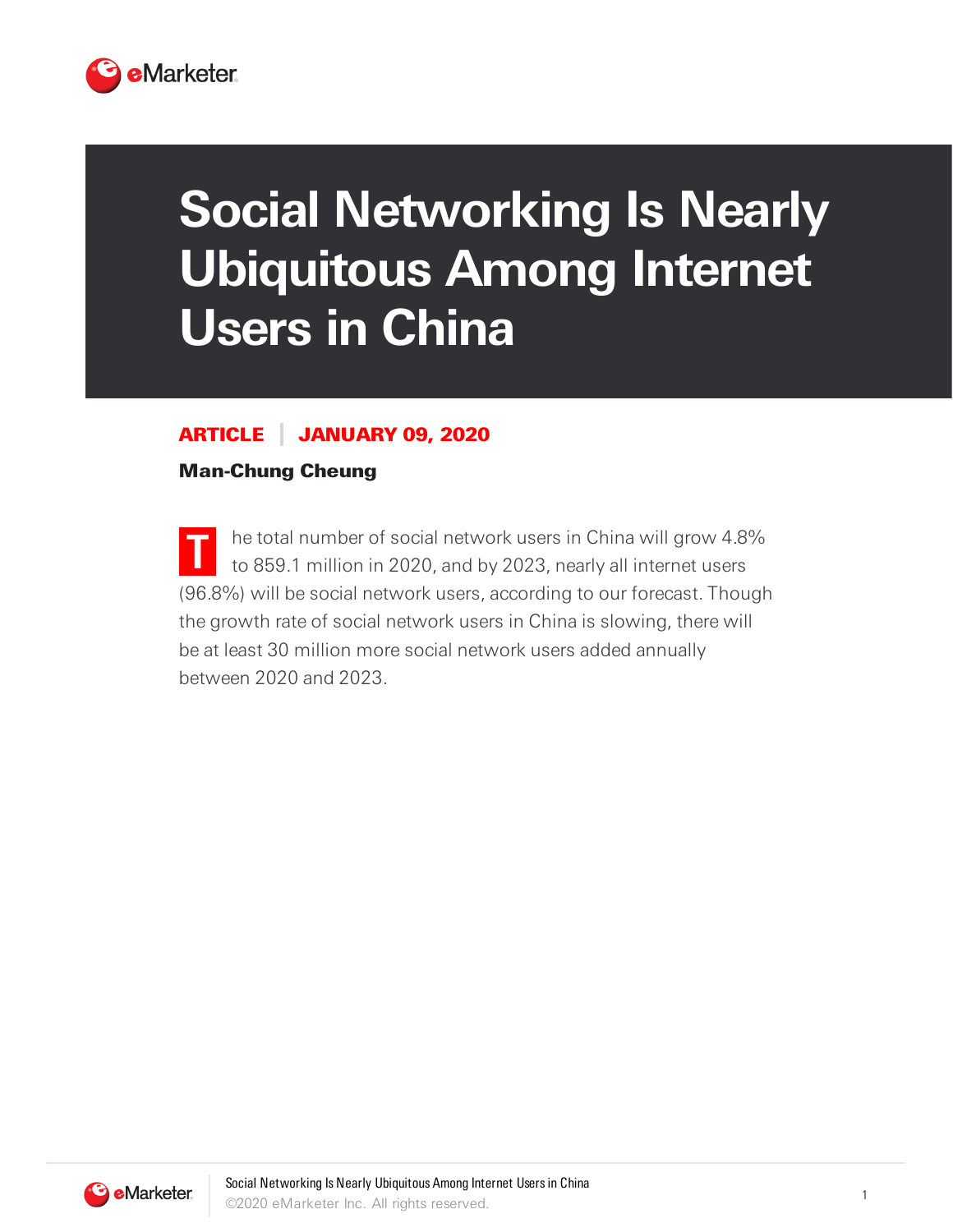

Despite the enormous number of social network users in the country, penetration among the population will be 61.6% in 2020, due in most part to only 62.4% of the population having access to the internet.

But continued infrastructure investment from the government, especially in rural areas, will improve telecommunications, inviting more people to become internet users, which in turn will lead to greater penetration of social network users.

Social network penetration among younger generations is generally high, and the same goes for China. Social network user penetration among those ages 12 to 44 is extremely high, while all other age groups remain underindexed. In 2019, people ages 55 and older make up just 12.5% of all social network users, while those 34 or younger account for more than half. This makeup is gradually changing,

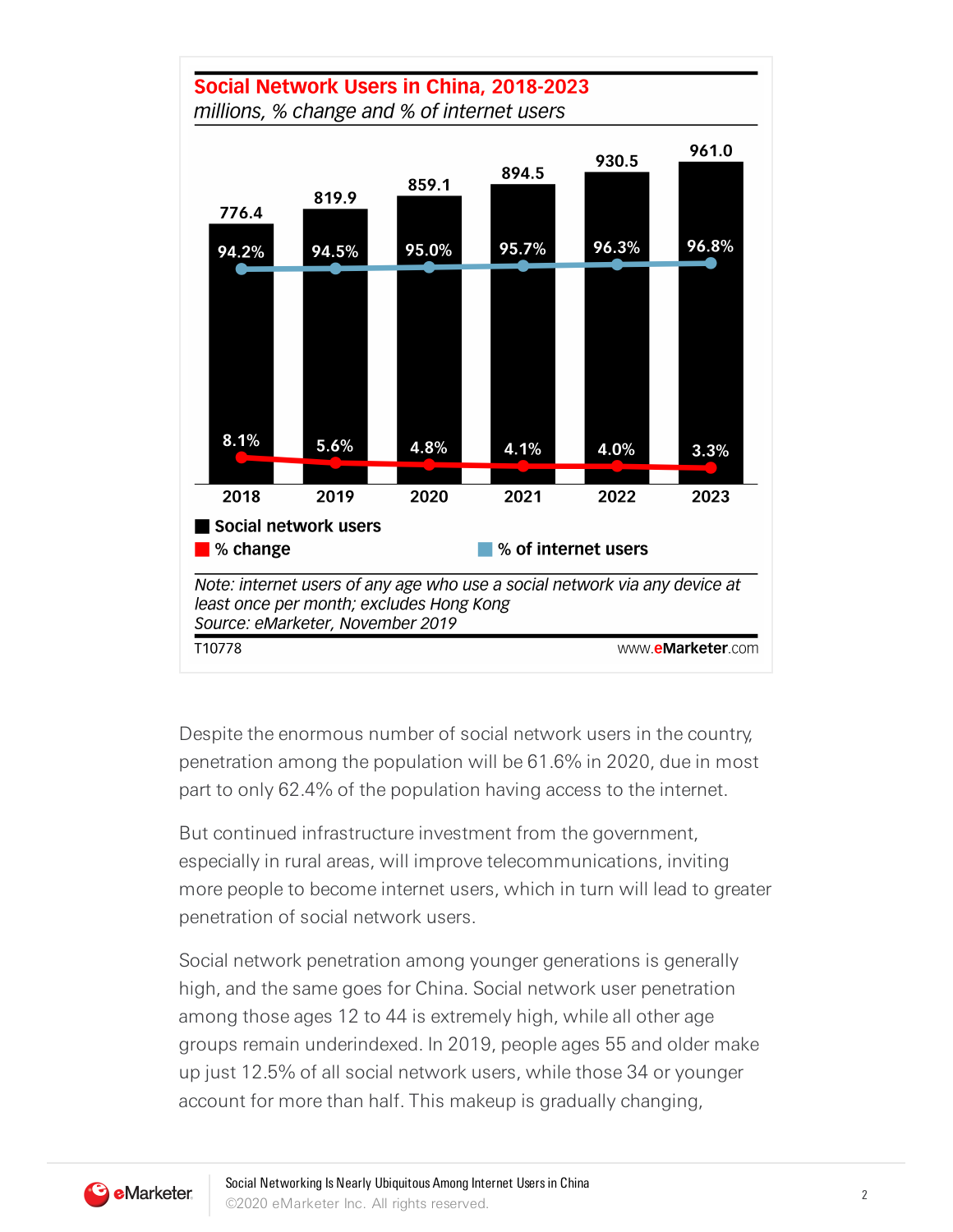however. By 2023, the proportion of social network users who are 55 and older will rise to 17.4%, while users under 34 will drop to 44.0%.